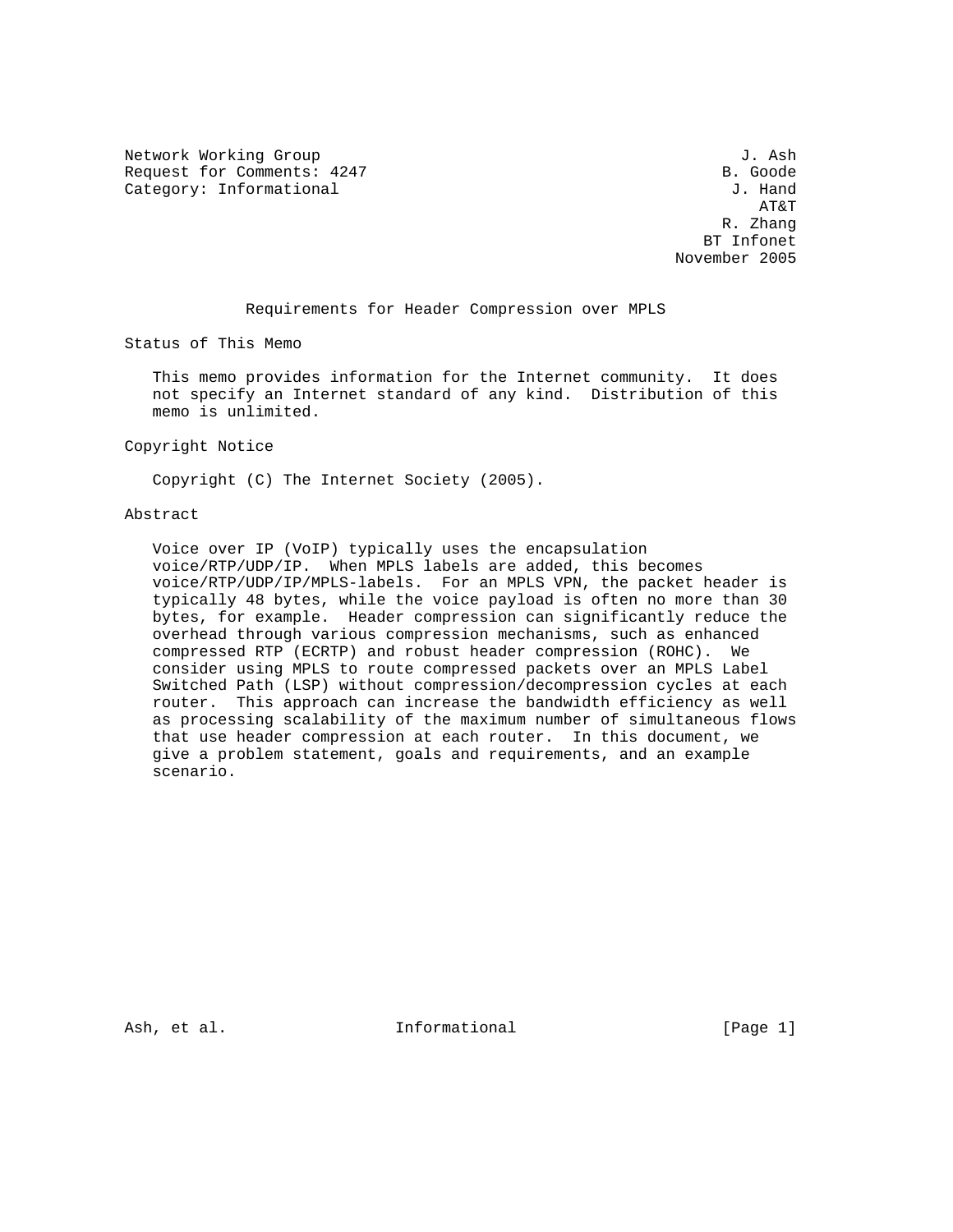Table of Contents

# 1. Introduction

 Voice over IP (VoIP) typically uses the encapsulation voice/RTP/UDP/IP. When MPLS labels [MPLS-ARCH] are added, this becomes voice/RTP/UDP/IP/MPLS-labels. For an MPLS Virtual Private Network (VPN) (e.g., [MPLS-VPN]), the packet header is at least 48 bytes, while the voice payload is often no more than 30 bytes, for example. The interest in header compression (HC) is to exploit the possibility of significantly reducing the overhead through various compression mechanisms, such as with enhanced compressed RTP [ECRTP] or robust header compression [ROHC], and also to increase scalability of HC. We consider using MPLS to route compressed packets over an MPLS Label Switched Path (LSP) without compression/decompression cycles at each router. Such an HC over MPLS capability can increase bandwidth efficiency as well as the processing scalability of the maximum number of simultaneous flows that use HC at each router.

 To implement HC over MPLS, the ingress router/gateway would have to apply the HC algorithm to the IP packet, the compressed packet routed on an MPLS LSP using MPLS labels, and the compressed header would be decompressed at the egress router/gateway where the HC session terminates. Figure 1 illustrates an HC over MPLS session established on an LSP that crosses several routers, from R1/HC --> R2 --> R3 --> R4/HD, where R1/HC is the ingress router where HC is performed, and R4/HD is the egress router where header decompression (HD) is done. HC of the RTP/UDP/IP header is performed at R1/HC, and the compressed packets are routed using MPLS labels from R1/HC to R2, to R3, and finally to R4/HD, without further decompression/recompression cycles. The RTP/UDP/IP header is decompressed at R4/HD and can be forwarded to other routers, as needed.

Ash, et al.  $\qquad \qquad$  Informational  $[Page 2]$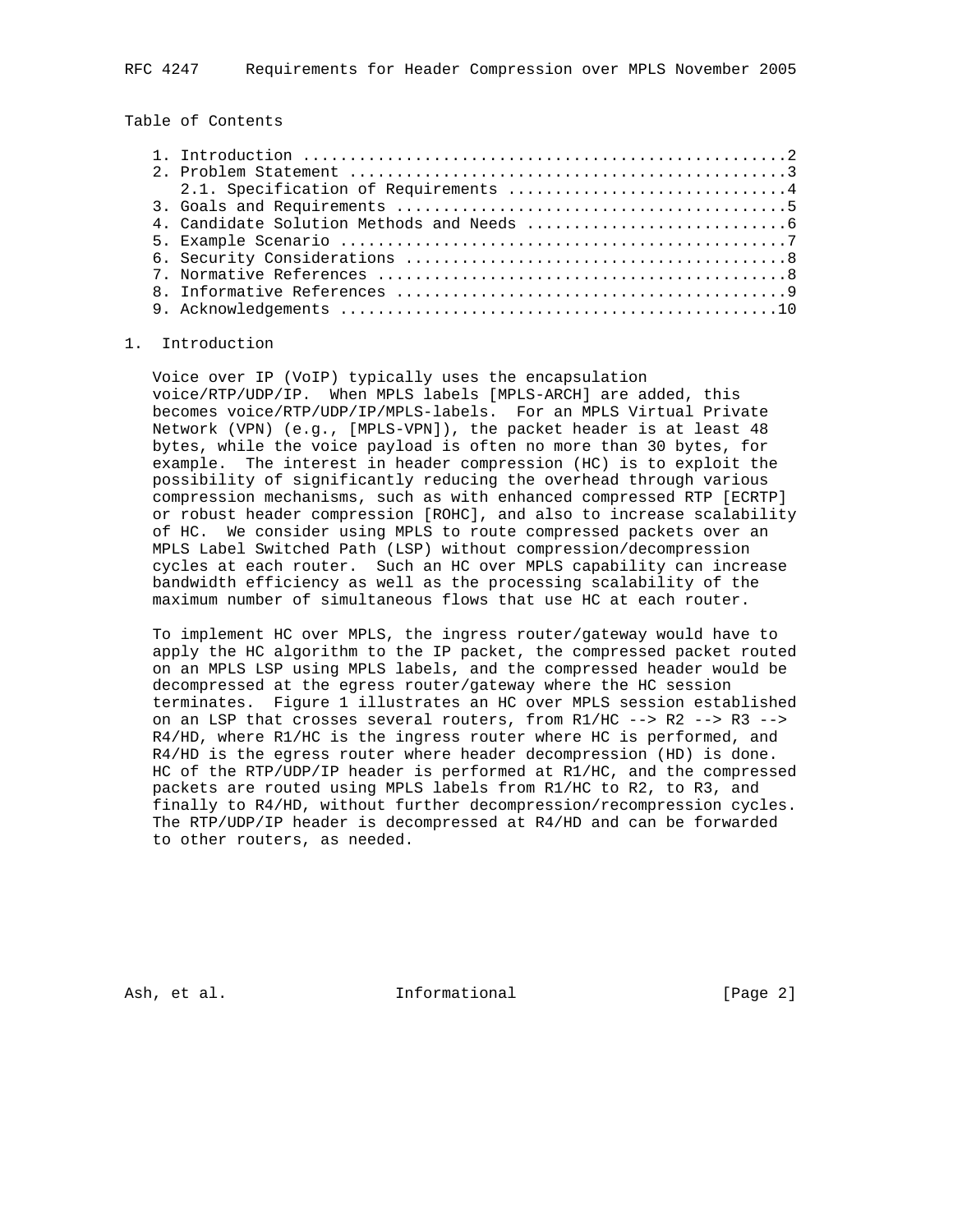

 Figure 1. Example of Header Compression over MPLS over Routers R1-->R4

 In the example scenario, HC therefore takes place between R1 and R4, and the MPLS path transports voice/compressed-header/MPLS-labels instead of voice/RTP/UDP/IP/MPLS-labels, typically saving 30 octets or more per packet. The MPLS label stack and link-layer headers are not compressed. A signaling method is needed to set up a correspondence between the ingress and egress routers of the HC over MPLS session.

 In Section 2 we give a problem statement, in Section 3 we give goals and requirements, and in Section 5 we give an example scenario.

2. Problem Statement

 As described in the introduction, HC over MPLS can significantly reduce the header overhead through HC mechanisms. The need for HC may be important on low-speed links where bandwidth is more scarce, but it could also be important on backbone facilities, especially where costs are high (e.g., some global cross-sections). VoIP typically will use voice compression mechanisms (e.g., G.729) on

Ash, et al.  $I_n$  Informational [Page 3]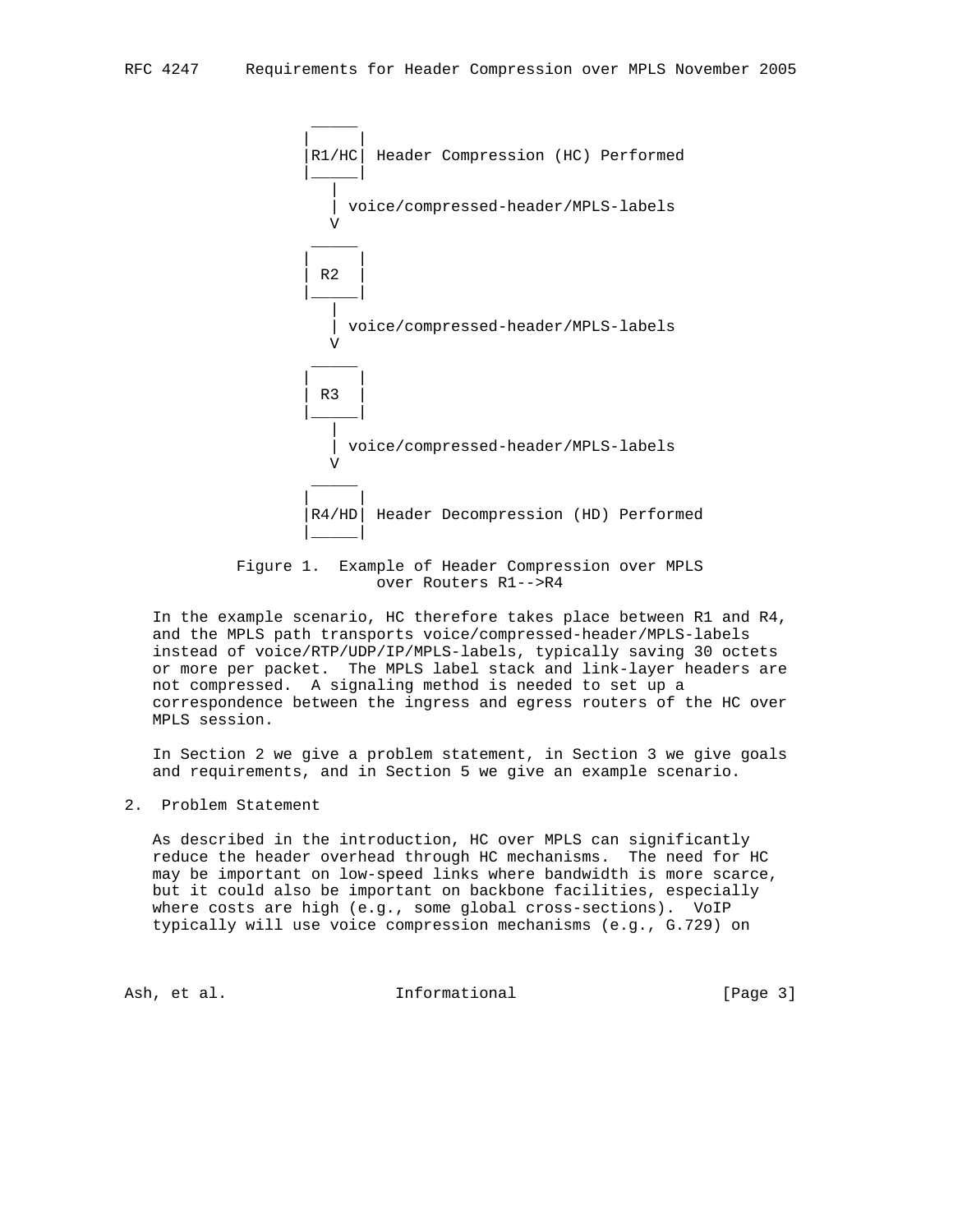low-speed and international routes, in order to conserve bandwidth. With HC, significantly more bandwidth could be saved. For example, carrying uncompressed headers for the entire voice load of a large domestic network with 300 million or more calls per day could consume on the order of about 20-40 gigabits per second on the backbone network for headers alone. This overhead could translate into considerable bandwidth capacity.

 The claim is often made that once fiber is in place, increasing the bandwidth capacity is inexpensive, nearly 'free'. This may be true in some cases; however, on some international cross-sections, especially, facility/transport costs are very high and saving bandwidth on such backbone links is very worthwhile. Decreasing the backbone bandwidth is needed in some areas of the world where bandwidth is very expensive. It is also important in almost all locations to decrease the bandwidth consumption on low-speed links. So although bandwidth is getting cheaper, the value of compression does not go away. It should be further noted that IPv6 will increase the size of headers, and therefore increase the importance of HC for RTP flows.

 Although hop-by-hop HC could be applied to decrease bandwidth requirements, that implies a processing requirement for compression decompression cycles at every router hop, which does not scale well for large voice traffic loads. The maximum number of compressed RTP (cRTP) flows is about 30-50 for a typical customer premise router, depending upon its uplink speed and processing power, while the need may exceed 300-500 for a high-end case. Therefore, HC over MPLS seems to be a viable alternative to get the compression benefits without introducing costly processing demands on the intermediate nodes. By using HC over MPLS, routers merely forward compressed packets without doing a decompression/recompression cycle, thereby increasing the maximum number of simultaneous compressed flows that routers can handle.

 Therefore, the proposal is to use existing HC techniques, together with MPLS labels, to make the transport of the RTP/UDP/IP headers more efficient over an MPLS network. However, at this time, there are no standards for HC over MPLS, and vendors have not implemented such techniques.

### 2.1. Specification of Requirements

 The key words "MUST", "MUST NOT", "REQUIRED", "SHALL", "SHALL NOT", "SHOULD", "SHOULD NOT", "RECOMMENDED", "MAY", and "OPTIONAL" in this document are to be interpreted as described in [KEY].

Ash, et al. 10. Informational 1. [Page 4]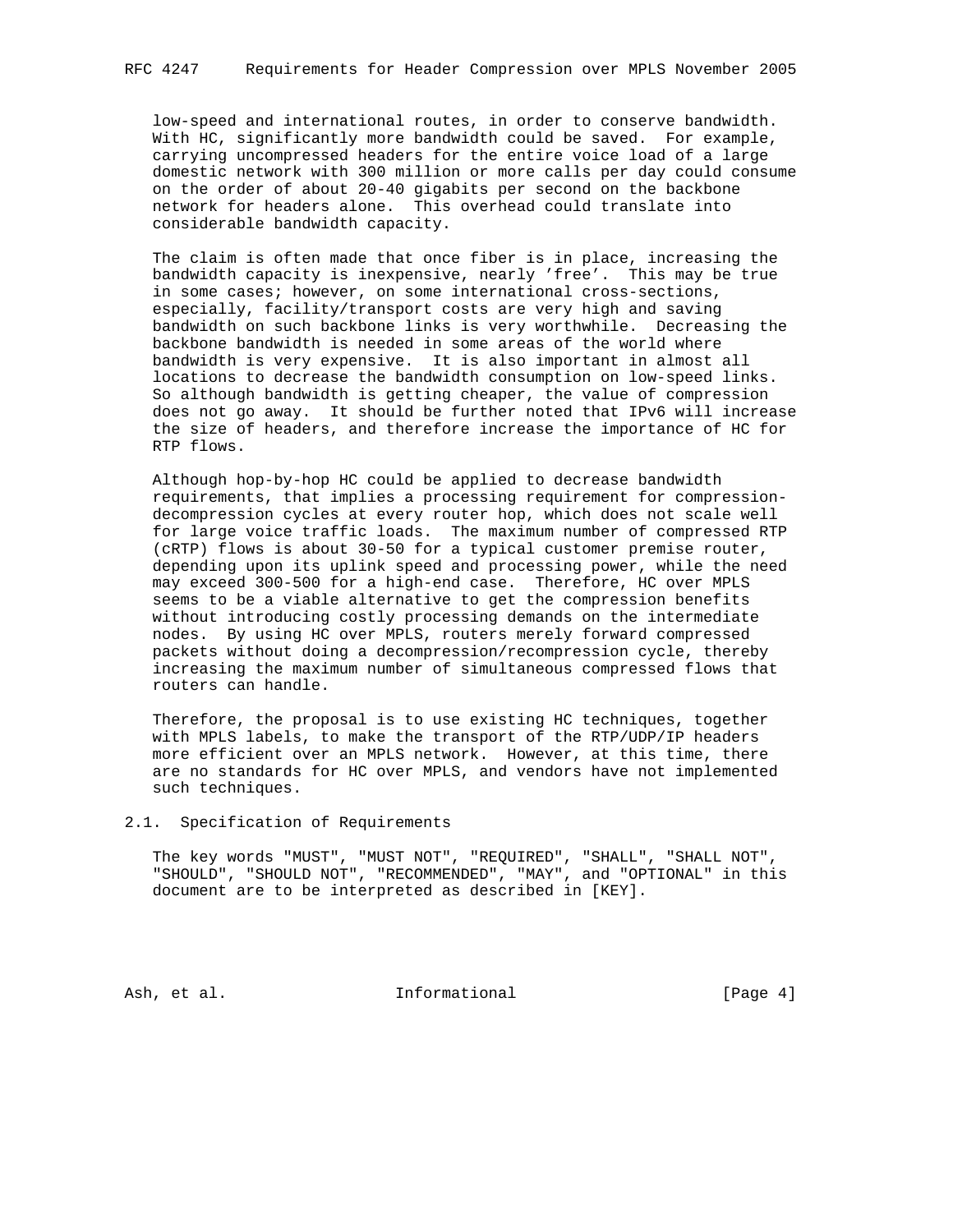#### 3. Goals and Requirements

The goals of HC over MPLS are as follows:

- a. provide more efficient voice transport over MPLS networks,
- b. increase the scalability of HC to a large number of flows,
- c. not significantly increase packet delay, delay variation, or loss probability, and
- d. leverage existing work through use of standard protocols as much as possible.

Therefore the requirements for HC over MPLS are as follows:

- a. MUST use existing protocols (e.g., [ECRTP], [ROHC]) to compress RTP/UDP/IP headers, in order to provide for efficient transport, tolerance to packet loss, and resistance to loss of session context.
- b. MUST allow HC over an MPLS LSP, and thereby avoid hop-by-hop compression/decompression cycles (e.g., [HC-MPLS-PROTO]).
- c. MUST minimize incremental performance degradation due to increased delay, packet loss, and jitter.
- d. MUST use standard protocols to signal context identification and control information (e.g., [RSVP], [RSVP-TE], [LDP]).
- e. Packet reordering MUST NOT cause incorrectly decompressed packets to be forwarded from the decompressor.

 It is necessary that the HC method be able to handle out-of-sequence packets. MPLS [MPLS-ARCH] enables 4-byte labels to be appended to IP packets to allow switching from the ingress Label Switching Router (LSR) to the egress LSP on an LSP through an MPLS network. However, MPLS does not guarantee that packets will arrive in order at the egress LSR, since a number of things could cause packets to be delivered out of sequence. For example, a link failure could cause the LSP routing to change, due perhaps to an MPLS fast reroute taking place, or to the Interior Gateway Protocol (IGP) and Label Distribution Protocol (LDP) converging to another route, among other possible reasons. Other causes could include IGP reroutes due to 'loose hops' in the LSP, or BGP route changes reflecting back into IGP reroutes. HC algorithms may be able to handle reordering magnitudes on the order of about 10 packets, which may make the time required for IGP reconvergence (typically on the order of seconds) untenable for the HC algorithm. On the other hand, MPLS fast reroute may be fast enough (on the order of 50 ms or less) for the HC algorithm to handle packet reordering. The issue of reordering needs to be further considered in the development of the HC over MPLS solution.

Ash, et al.  $I_n$  Informational [Page 5]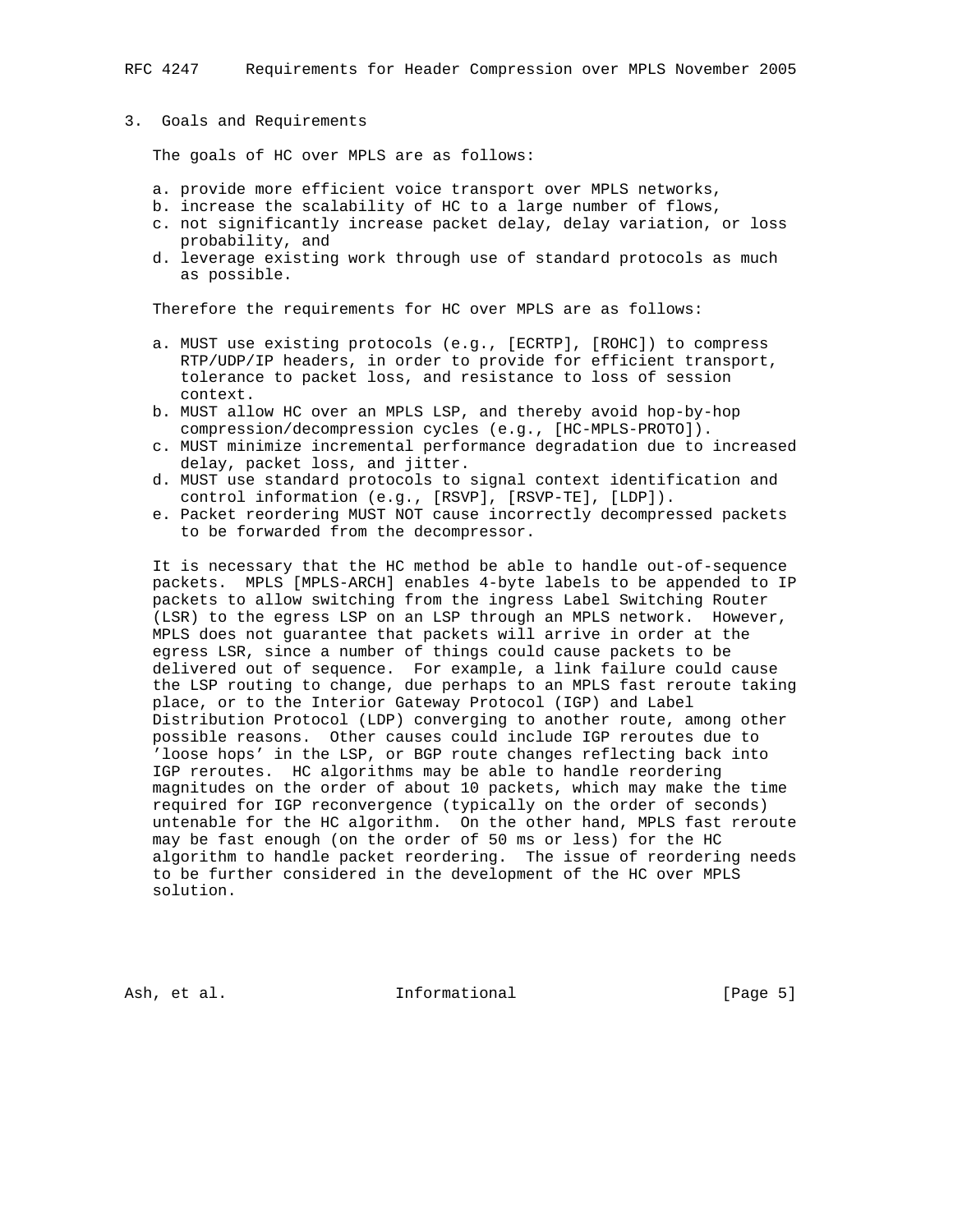Resynchronization and performance also needs to be considered, since HC over MPLS can sometimes have multiple routers in the LSP. Tunneling an HC session over an MPLS LSP with multiple routers in the path will increase the round-trip delay and the chance of packet loss, and HC contexts may be invalidated due to packet loss. The HC error recovery mechanism can compound the problem when long round trip delays are involved.

### 4. Candidate Solution Methods and Needs

 [cRTP] performs best with very low packet error rates on all hops of the path. When the cRTP decompressor context state gets out of synch with the compressor, it will drop packets associated with the context until the two states are resynchronized. To resynchronize context state at the two ends, the decompressor transmits the CONTEXT\_STATE packet to the compressor, and the compressor transmits a FULL\_HEADER packet to the decompressor.

 [ECRTP] uses mechanisms that make cRTP more tolerant to packet loss, and ECRTP thereby helps to minimize the use of feedback-based error recovery (CONTEXT\_STATE packets). ECRTP is therefore a candidate method to make HC over MPLS more tolerant of packet loss and to guard against frequent resynchronizations. ECRTP may need some implementation adaptations to address the reordering requirement in Section 3 (requirement e), since a default implementation will probably not meet the requirement. ECRTP protocol extensions may be required to identify FULL\_HEADER, CONTEXT\_STATE, and compressed packet types. [cRTP-ENCAP] specifies a separate link-layer packet type defined for HC. Using a separate link-layer packet type avoids the need to add extra bits to the compression header to identify the packet type. However, this approach does not extend well to MPLS encapsulation conventions [MPLS-ENCAP], in which a separate link layer packet type translates into a separate LSP for each packet type. In order to extend ECRTP to HC over MPLS, each packet type defined in [ECRTP] would need to be identified in an appended packet type field in the ECRTP header.

 [ROHC] is also very tolerant of packet loss, and therefore is a candidate method to guard against frequent resynchronizations. ROHC also achieves a somewhat better level of compression as compared to ECRTP. ROHC may need some implementation adaptations to address the reordering requirement in Section 3 (requirement e), since a default implementation will probably not meet the requirement (see [ROHC-REORD]). ROHC already has the capability to identify the packet type in the compression header, so no further extension is needed to identify packet type.

Ash, et al. 10. Informational 1. [Page 6]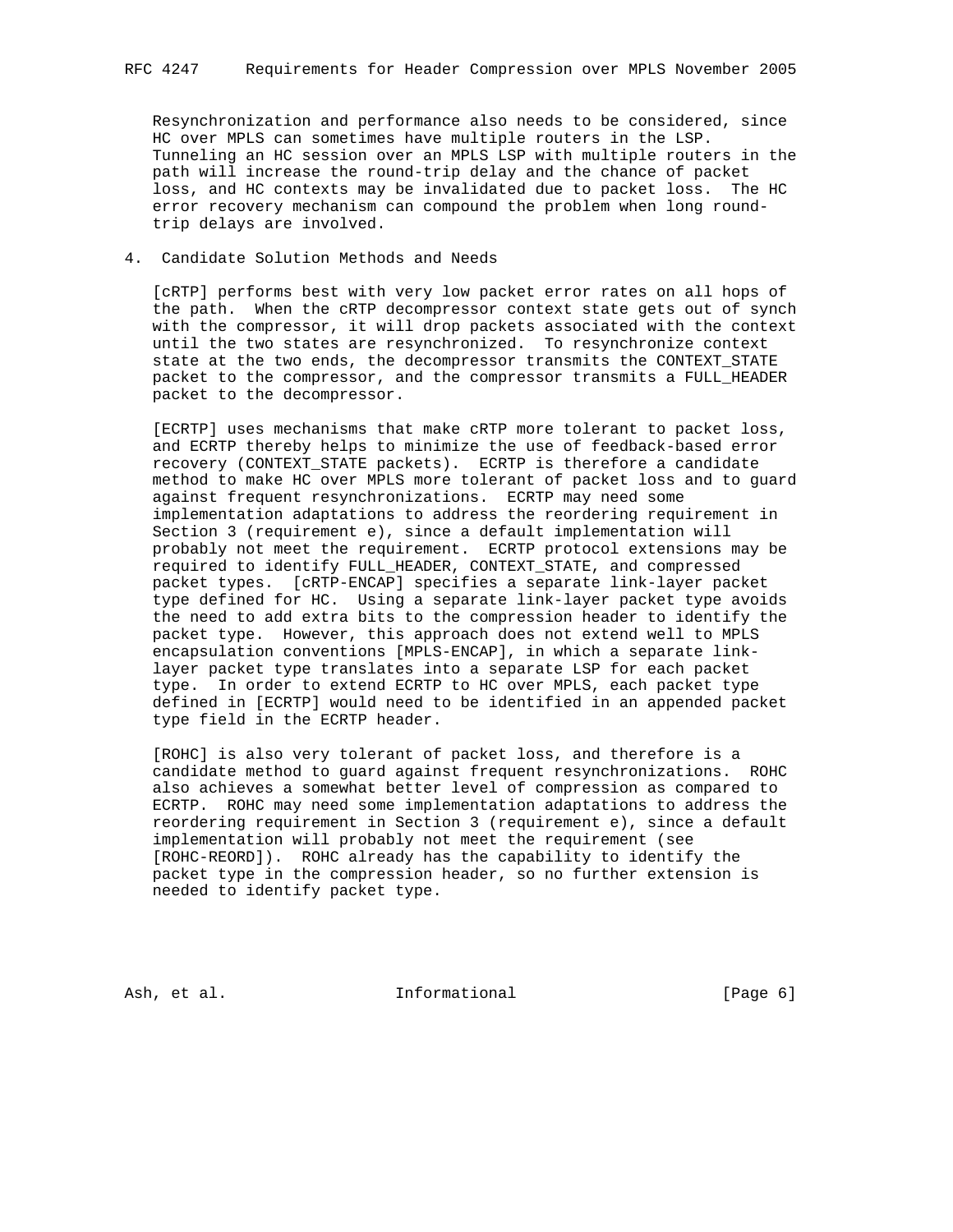Extensions to MPLS signaling may be needed to identify the LSP from HC to HD egress point, negotiate the HC algorithm used and protocol parameters, and negotiate the Session Context IDs (SCIDs) space between the ingress and egress routers on the MPLS LSP. For example, new objects may need to be defined for [RSVP-TE] to signal the SCID spaces between the ingress and egress routers, and the HC algorithm used to determine the context; these HC packets then contain the SCID identified by using the RSVP-TE objects. It is also desirable to signal HC over MPLS tunnels with the Label Distribution Protocol [LDP], since many RFC 2547 VPN [MPLS-VPN] implementations use LDP as the underlying LSP signaling mechanism, and LDP is very scalable. However, extensions to LDP may be needed to signal SCIDs between ingress and egress routers on HC over MPLS LSPs. For example, 'targeted LDP sessions' might be established for signaling SCIDs, or perhaps methods described in [LDP-PWE3] to signal pseudo-wires and multipoint-to-point LSPs might be extended to support signaling of SCIDs for HC over MPLS LSPs. The specific MPLS signaling protocol extensions to support these approved requirements need to be developed as a well-coordinated separate document in the appropriate IETF working groups. The IETF needs to support a coordinated process for the two solution documents, though they are in separate areas.

### 5. Example Scenario

 As illustrated in Figure 2, many VoIP flows are originated from customer sites, which are served by routers R1, R2, and R3, and terminated at several large customer call centers, which are served by R5, R6, and R7. R4 is a service-provider router, and all VoIP flows traverse R4. It is essential that the R4-R5, R4-R6, and R4-R7 low-speed links all use HC to allow a maximum number of simultaneous VoIP flows. To allow processing at R4 to handle the volume of simultaneous VoIP flows, it is desired to use HC over MPLS for these flows. With HC over MPLS, R4 does not need to do HC/HD for the flows to the call centers, enabling more scalability of the number of simultaneous VoIP flows with HC at R4.

Ash, et al. 10. Informational 1. [Page 7]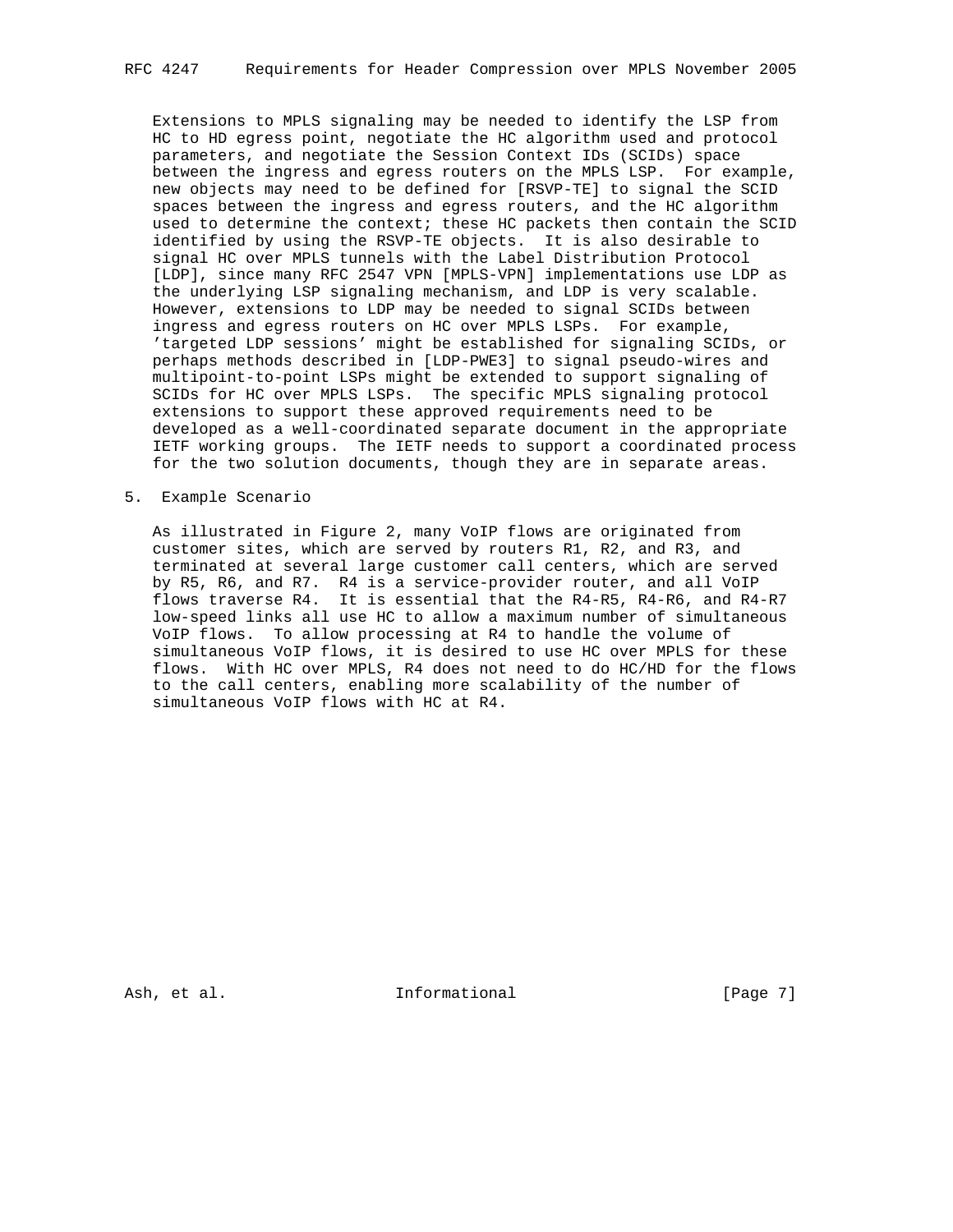

Figure 2. Example Scenario for Application of HC over MPLS

6. Security Considerations

 The high processing load of HC makes HC a target for denial-of service attacks. For example, an attacker could send a high bandwidth data stream through a network, with the headers in the data stream marked appropriately to cause HC to be applied. This would use large amounts of processing resources on the routers performing compression and decompression, and these processing resources might then be unavailable for other important functions on the router. This threat is not a new threat for HC, but is addressed and mitigated by HC over MPLS. That is, by reducing the need for performing compression and decompression cycles, as proposed in this document, the risk of this type of denial-of-service attack is reduced.

7. Normative References

| [cRTP]       | Casner, S. and V. Jacobson, "Compressing IP/UDP/RTP<br>Headers for Low-Speed Serial Links", RFC 2508,<br>February 1999.                                                                   |
|--------------|-------------------------------------------------------------------------------------------------------------------------------------------------------------------------------------------|
| [cRTP-ENCAP] | Engan, M., Casner, S., Bormann, C., and T. Koren, "IP<br>Header Compression over PPP", RFC 3544, July 2003.                                                                               |
| [ECRTP]      | Koren, T., Casner, S., Geevarghese, J., Thompson, B.,<br>and P. Ruddy, "Enhanced Compressed RTP (CRTP) for<br>Links with High Delay, Packet Loss and Reordering",<br>RFC 3545, July 2003. |
| [KEY]        | Bradner, S., "Key words for use in RFCs to Indicate<br>Requirement Levels", RFC 2119, March 1997.                                                                                         |

Ash, et al. 10. Informational 1. [Page 8]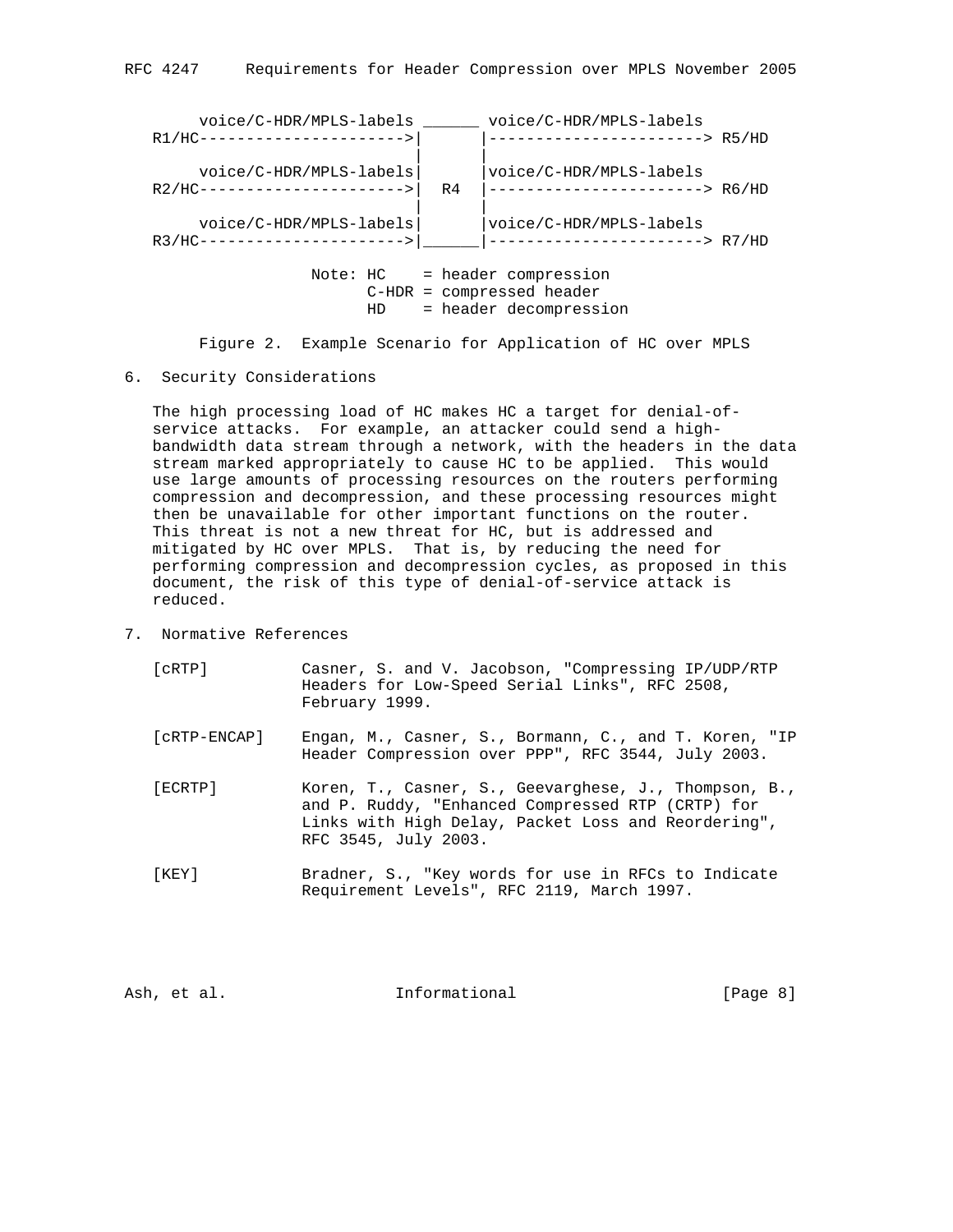| RFC 4247 | Requirements for Header Compression over MPLS November 2005 |  |  |  |  |  |  |  |
|----------|-------------------------------------------------------------|--|--|--|--|--|--|--|
|----------|-------------------------------------------------------------|--|--|--|--|--|--|--|

- [LDP] Andersson, L., Doolan, P., Feldman, N., Fredette, A., and B. Thomas, "LDP Specification", RFC 3036, January 2001.
- [MPLS-ARCH] Rosen, E., Viswanathan, A., and R. Callon, "Multiprotocol Label Switching Architecture", RFC 3031, January 2001.
- [ROHC] Bormann, C., et al., "RObust Header Compression (ROHC): Framework and four profiles: RTP, UDP, ESP, and uncompressed ", RFC 3095, July 2001.
- [RSVP] Braden, R., Zhang, L., Berson, S., Herzog, S., and S. Jamin, "Resource ReSerVation Protocol (RSVP) -- Version 1 Functional Specification", RFC 2205, September 1997.
- [RSVP-TE] Awduche, D., Berger, L., Gan, D., Li, T., Srinivasan, V., and G. Swallow, "RSVP-TE: Extensions to RSVP for LSP Tunnels", RFC 3209, December 2001.
- 8. Informative References
	- [HC-MPLS-PROTO] Ash, G., Goode, B., Hand, J., Jonsson, L-E., Malis, A., and R. Zhang, "Protocol Extensions for Header Compression over MPLS", work in progress.
	- [LDP-PWE3] Martini, L., El-Aawar, N., Smith, T., and G. Heron, "Pseudowire Setup and Maintenance using the Label Distribution Protocol", work in progress.
	- [MPLS-ENCAP] Rosen, E., Tappan, D., Fedorkow, G., Rekhter, Y., Farinacci, D., Li, T., and A. Conta, "MPLS Label Stack Encoding", RFC 3032, January 2001.
	- [MPLS-VPN] Rosen, E. and Y. Rekhter, "BGP/MPLS VPNs", RFC 2547, March 1999.
	- [ROHC-REORD] Pelletier, G., Jonsson, L-E., and K. Sandlund, "RObust Header Compression (ROHC): ROHC over Channels that can Reorder Packets", work in progress.

Ash, et al.  $\qquad \qquad$  Informational  $[Page 9]$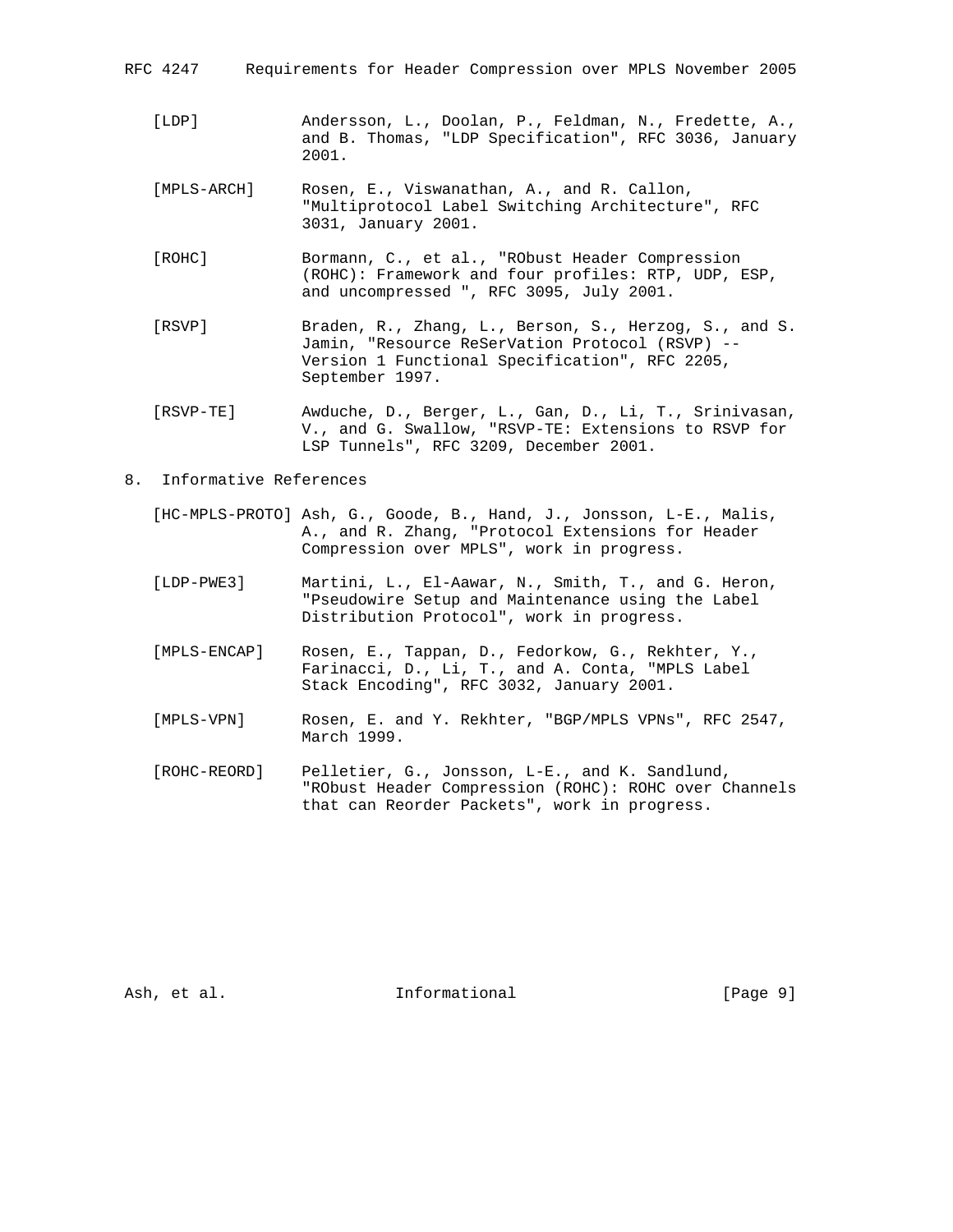## 9. Acknowledgements

 The authors wish to thank the following people (in alphabetical order) for their helpful comments and suggestions: Loa Andersson, Scott Brim, Thomas Eriksson, Victoria Fineberg, Lars-Erik Jonsson, Allison Mankin, Colin Perkins, Kristofer Sandlund, and Magnus Westerlund.

Authors' Addresses

 Jerry Ash AT&T Room MT D5-2A01 200 Laurel Avenue Middletown, NJ 07748, USA Phone: +1 732-420-4578 EMail: gash@att.com

 Bur Goode AT&T Phone: + 1 203-341-8705 EMail: bgoode@att.com

 Jim Hand AT&T Room MT A2-1A03 200 Laurel Avenue Middletown, NJ 07748, USA Phone: +1 732-420-3017 EMail: jameshand@att.com

 Raymond Zhang BT Infonet 2160 E. Grand Ave. El Segundo, CA 90025 USA EMail: raymond.zhang@bt.infonet.com

Ash, et al.  $I_n$  Informational [Page 10]